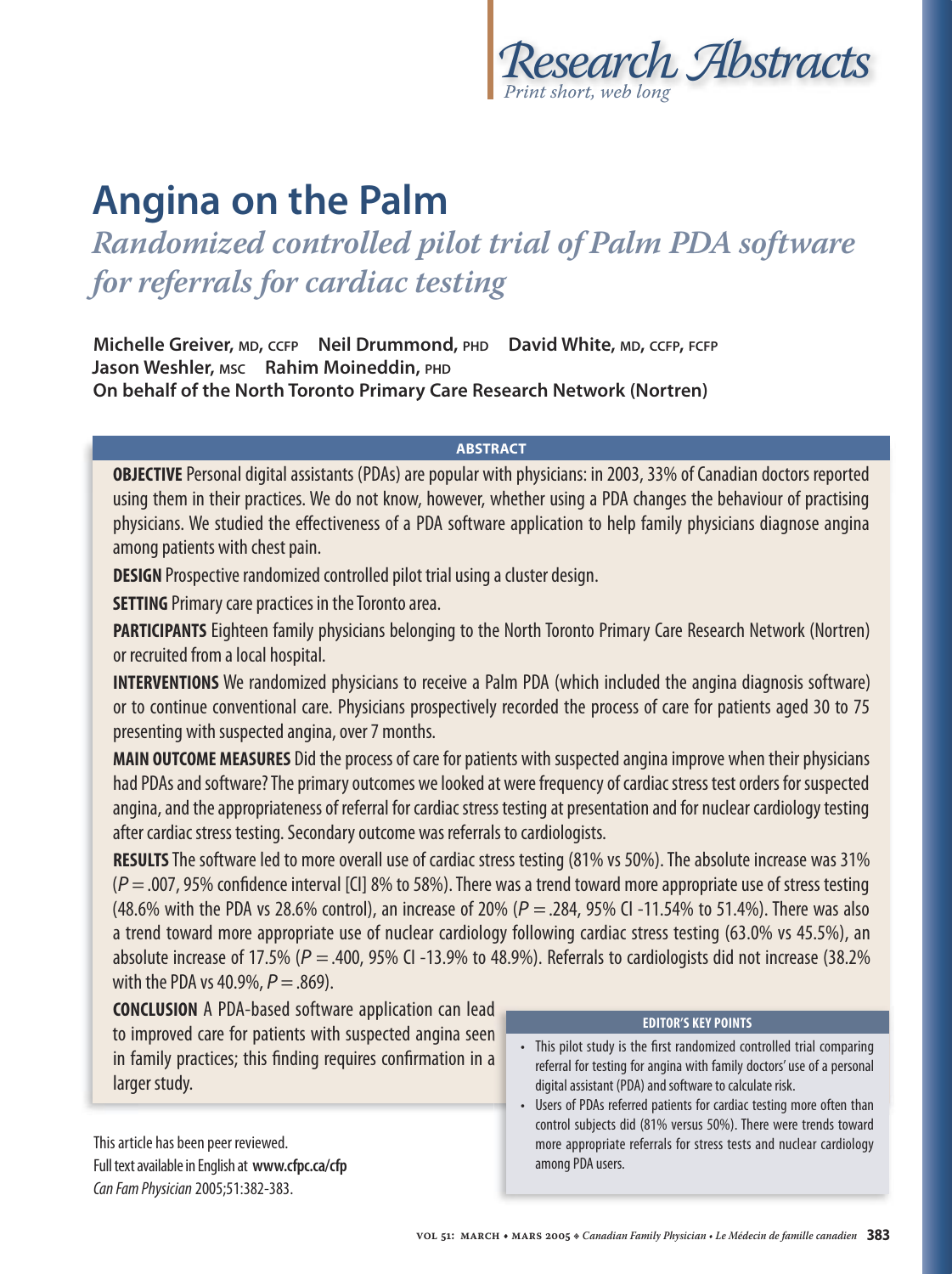and-held computers are increasingly<br>being used in health care: a recent<br>Canadian survey found that 33% of phy-<br>sicians used personal digital assistants (PDAs) being used in health care: a recent Canadian survey found that 33% of physicians used personal digital assistants (PDAs) in their practices.1 No randomized controlled trial (RCT), however, has yet reported whether using a hand-held computer changes the behaviour of practising physicians. We report the results of the first pilot RCT on this subject to our knowledge.

We used a recent guideline on diagnosis and management of angina<sup>2</sup> as the basis for a PDA software application. This application assesses patients' risk of angina, using the Diamond-Forrester risk-stratification model,<sup>3</sup> and suggests appropriate diagnostic management. Further management suggestions are derived using test results, such as the Duke prognostic score<sup>4</sup> for electrocardiographic exercise stress testing.

The study's aim was to explore whether this diagnostic software would improve care for suspected angina. Primary outcomes were:

- frequency of ordering cardiac stress tests for diagnosis of suspected angina and
- appropriateness of cardiac stress testing at presentation, and of nuclear cardiology after cardiac stress testing.

**Dr Greiver** *is an Assistant Professor in the Department of Family and Community Medicine at the University of Toronto and is a Research Co-ordinator at North York General Hospital in Ontario.* **Dr Drummond** *is an Associate Professor in the Departments of Family Medicine and Community Health Sciences at the University of Calgary in Alberta.* **Dr White** *is an Associate Professor in the Department of Family and Community Medicine at the University of Toronto and is Chief of the Department of Family and Community Medicine at North York General Hospital.* **Mr Weshler** *is an MBA candidate in the Michael G. Degroot School of Business at McMaster University in Hamilton, Ont.*  **Dr Moineddin** *is a biostatistician in the Department of Family and Community Medicine at the University of Toronto.*

## **METHOD**

We defined appropriate cardiac stress testing as referral for testing when there was an intermediate or high probability of angina, and no referral when there was a low probability of angina.<sup>2,3</sup> Appropriate referral for nuclear cardiology was referral after a cardiac stress test indicated intermediate prognostic risk using the Duke score.<sup>2,4</sup> Secondary outcomes included referrals to cardiologists.

We recruited 18 family physicians practising in Toronto, Ont. Eleven were members of the North Toronto Primary Care Research Network (Nortren), and seven were from a local hospital's department of family medicine. Written informed consent was obtained from all participants. Participants were allocated randomly to study groups using a simple block design. Nine physicians received Palm OS–based hand-held computers loaded with the angina software, and nine were instructed to continue to manage patients presenting with chest pain in their normal manner. Physicians randomized to the PDA group received a brief introduction to the technology and a short manual on use of the angina software (the manual is posted at **http://dfcm19.med.utoronto.ca/ research/nortren/angina\_manual.htm**).

Eligibility criteria for patient enrolment were being between 30 and 75 years old and presenting at the office to see their family physicians with symptoms judged by the physicians to be possible new-onset angina. Physicians recorded the identities of all such patients prospectively over 7 months, from mid-November 2001 to mid-June 2002; monthly reminders were sent to all physicians to maximize patient recruitment and to minimize recall bias. The medical records of patients identified by their family physicians were audited at the end of the recording period.

Ethics approval for the study was received from the North York General Hospital's Research Ethics Board.

Results were analyzed using SAS software (version 8.2). Nominal variables were compared using the chi-square test (or Fisher's exact test when appropriate), and accounted for clustering. All reported *P* values are two tailed.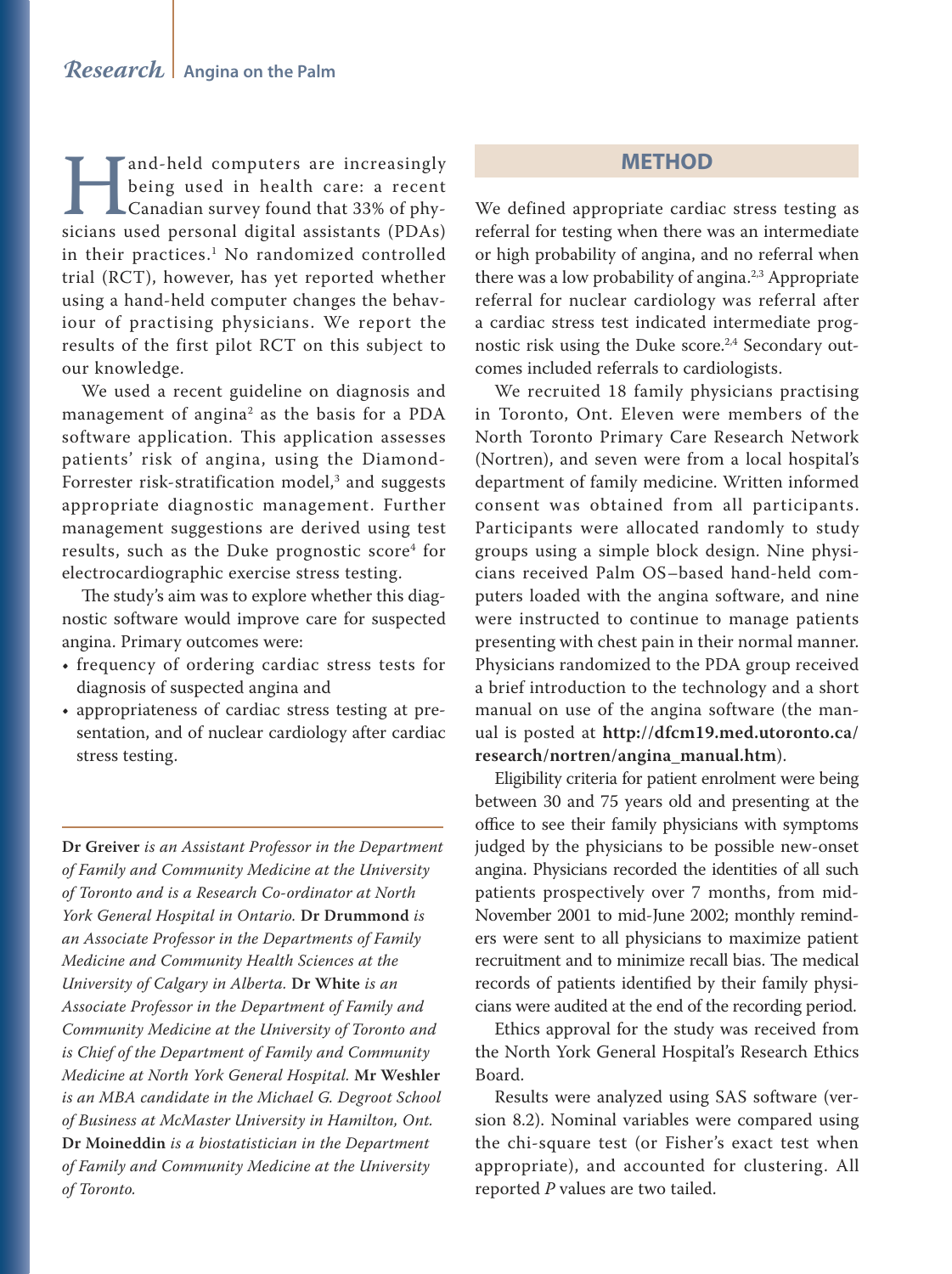## **RESULTS**

Both groups of physicians were similar in terms of personal and professional characteristics. One physician recruited to the control arm of the study withdrew, and was excluded from the analysis. Patients' risk factors for cardiovascular disease were also found to be similar. Of the 76 patients enrolled over 7 months, 65 were eligible for inclusion in the analysis.

Fourteen of the 28 patients in the control arm (50%) and 30 of the 37 patients in the PDA arm (81%) were referred for cardiac stress tests  $(P = .007)$ , an absolute difference of 31% (95% CI 8% to 58%). We also found a trend toward more appropriate referrals for cardiac stress tests among physicians using PDAs (**Table 1**), with an absolute increase of 20% (*P* = .284, 95% CI –11.54% to 51.4%).

We did not find a calculated Duke prognostic risk score in any of the electrocardiographic exercise stress test reports in charts. Using the data available in the reports, a Duke score could be calculated for 31 of the 38 cardiac stress tests done (82%); six tests were ordered but not done. Referral for nuclear cardiology after cardiac stress testing was appropriate for 45.5% of the patients in the control arm and 63% of the patients in the PDA arm (**Table 1**), an absolute increase of 17.5% ( $P = .400$ , 95% CI –13.9% to 48.9%).

Referrals to cardiologists did not differ between the two groups. We could determine whether a referral was made for 56 patients (86%); referral rates were 41% in the control group, and 38% in the PDA group ( $P = .869$ ). A referral was more likely to have been made if the final diagnosis was

angina (likelihood ratio for referral 15.455, 95% CI 2.124 to 112.431); in other words, family physicians appeared to refer appropriately.

## **DISCUSSION**

Guidelines recommend cardiac stress testing as the initial investigation for most cases of suspected angina.2,5,6 Previous studies of angina management in primary care found that only 34% and 6.4% of patients were referred for this test.<sup>7,8</sup> A systematic review of personal computer–based diagnostic decision aids reported that these were unlikely to change practice, as only one in five trials was positive.<sup>9</sup> We found a statistically significant increase in referrals for exercise stress tests with the PDA guideline. As well, results indicate a trend toward more appropriate referrals for cardiac stress testing, when appropriateness could be estimated. There was also a trend toward more appropriate referrals for nuclear cardiology testing.

Weaknesses of this study included the small physician sample size, the fact that many of the physicians belonged to a research network, and the fact that all physicians were located in the Toronto area. This will limit the findings' generalizability. We are planning a larger trial in a variety of geographic locations, which will improve the external validity of the results.

In conclusion, results of this pilot trial indicate that providing family physicians with an interactive guideline on PDAs can improve care for patients presenting with suspected angina, particularly in relation to referral for exercise stress testing.

| DIAGNOSTIC TEST GROUP             | <b>TEST GIVEN APPROPRIATELY</b><br>NO. (%) | <b>TEST GIVEN</b><br><b>INAPPROPRIATELY</b><br>NO. (%) | <b>APPROPRIATENESS OF TEST</b><br>UNKNOWN NO. (%) | <b>95% CONFIDENCE INTERVAL</b> | <b>PVALUE</b> |
|-----------------------------------|--------------------------------------------|--------------------------------------------------------|---------------------------------------------------|--------------------------------|---------------|
| Cardiac stress testing            |                                            |                                                        |                                                   | $-11.54\% - 51.4\%$            | .28           |
| • Personal digital assistant      | 18(48.6)                                   | 10(27.0)                                               | 9(24.3)                                           |                                |               |
| • Control                         | 8(28.6)                                    | 10(35.7)                                               | 10(35.7)                                          |                                |               |
| <b>Nuclear cardiology testing</b> |                                            |                                                        |                                                   | $-13.9\%$ to 48.9%             | .4            |
| • Personal digital assistant      | 17(63.0)                                   | 5(18.5)                                                | 5(18.5)                                           |                                |               |
| • Control                         | 5(45.5)                                    | 4(36.4)                                                | 2(18.2)                                           |                                |               |

#### Table 1. **Appropriate diagnostic tests**